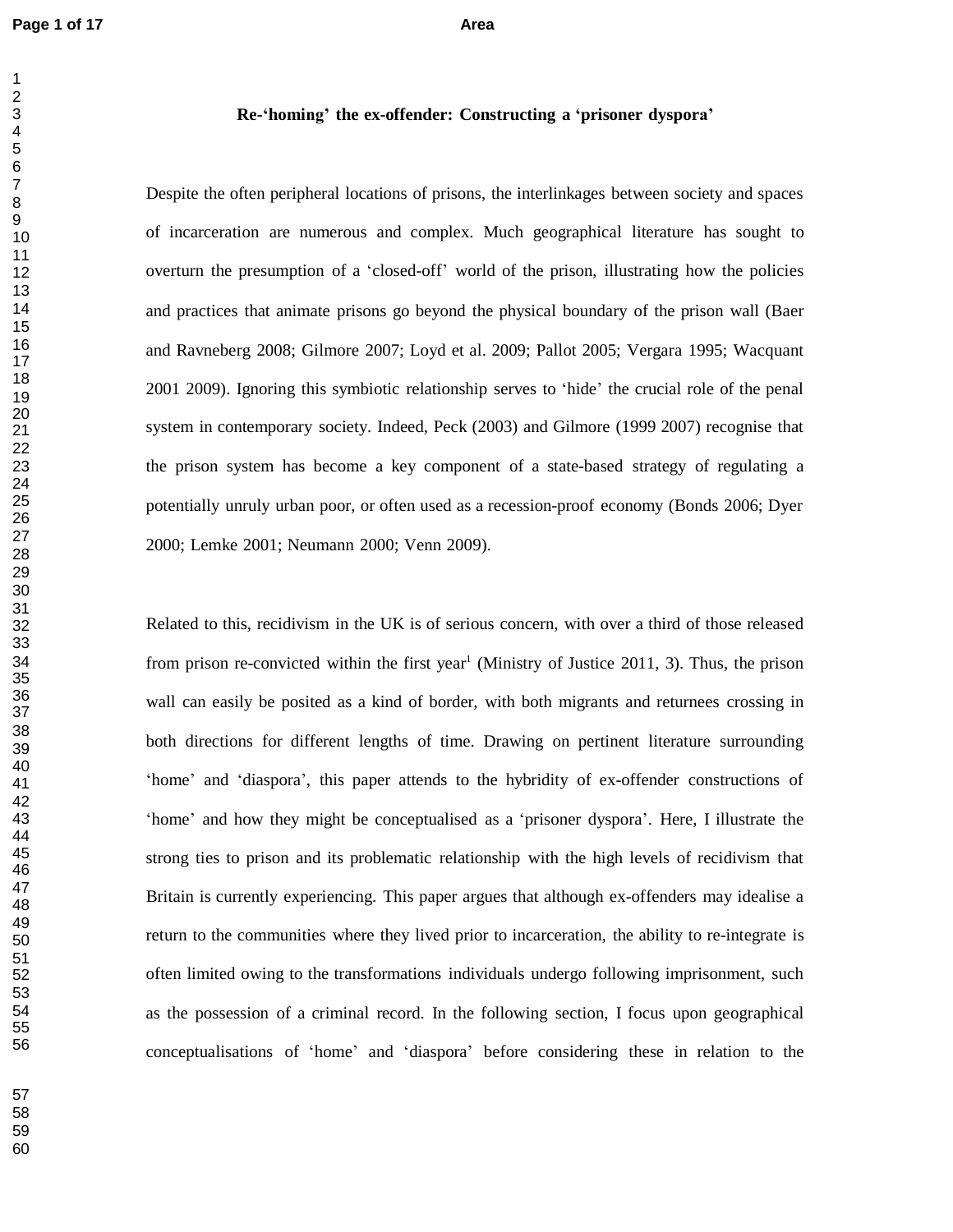specific context of prisoners. Grounding this discussion in the case of a company that employs 'ex-offenders', I examine the implications of belonging to a group of 'conventional employees' *and* 'those with criminal records'; revealing tensions that complicate matters of 10 belonging.

## **Geographies of 'home' and 'diaspora'**

16<br>In recent years, geographies of home have become theorised as both material and symbolic, 18<br>located on the threshold between past memories, the everyday present and future dreams and fears (Blunt and Varley 2004). In similar vein, Baer (2005) has illustrated the manner in which prisoners 'decorate' their cells with items considered mundane in the 'outside', in order to provide a material link to the non-prison world. Similarly, for migrants, the desire to 27 pin down identities to a fixed home provides a stable sense of self in a world characterised by 28  $\frac{25}{30}$  flux (Conway 2005). This flux is intrinsic to my on-going research surrounding the relationship, and more specifically the 'boundary traffic' between prison and society (Turner, 2013).

Following these tensions, scholars now problematise home as a fixed entity or physical dwelling place (Brettell 2006; Datta 2010). Instead, it is linked to local networks and communities, or even national identities through ideologies and practices with both humans and non-humans (McDowell 1997; Jacobs and Smith 2008; Miller 2001). Home is also a 47<br>threshold-crossing concept, traversing boundaries across time/space. It is therefore messy, mobile, blurred and confused (Ahmed et al. 2003; Nowicka 2007). For Ralph and Staeheli, "the challenge … is to conceptualise the simultaneity of home as sedentarist and as mobile" (2011, 518). Thus, the concept of home can be both dynamic *and* moored – a location, or a 56 set of relationships that shape identities and feelings of belonging. This ambiguity about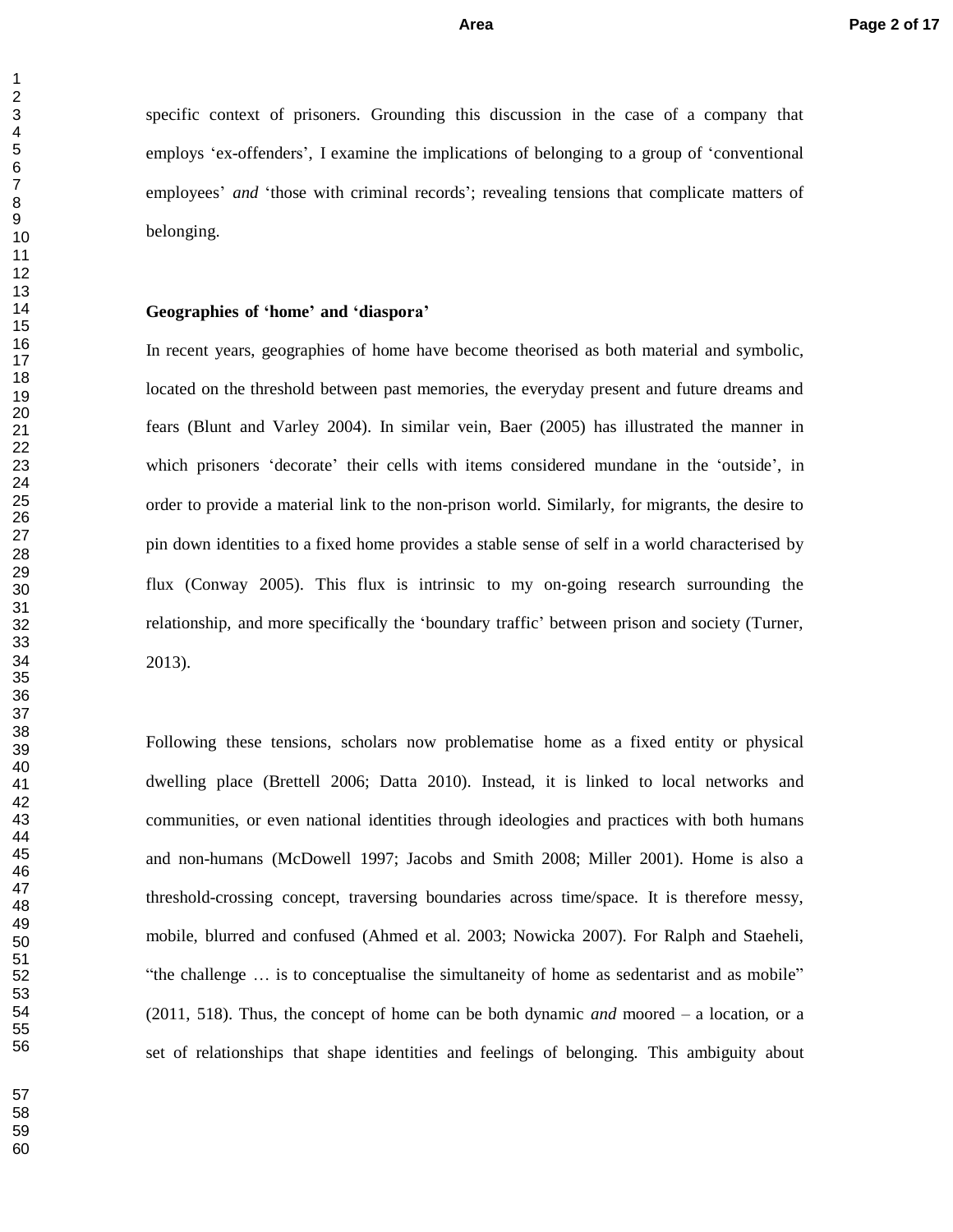'home' has been well researched, positing the possibility of multiple homes (Constable 1999; Ní Laoire 2007 2008a 2008b).

However, just as home should not be presumed to be singular, identity should not be presumed to be the same (Ralph and Staeheli 2011, 521). Recent work considers the generation of 'hybrid' identities (Brubaker and Cooper 2000; Walter 2006; Yau 2007). Fluid, fragmented or partial identities do not exclude the desire for an integrated, whole and stable 18<br>identification with home (Varley 2008; Young 1997). Home, therefore, incorporates both a lived and longed for state (Ralph and Staeheli 2011, 522). This, as this paper suggests, is of particular interest when we consider penal spaces, and the generation of a hybrid attachment to both prison and the outside community that prisoners are released into. Recent work within a carceral setting notes particularly how prison may constitute a positive place of friendship 28 (Caine 2006); or generate a hybrid form of prisoner citizenship (Turner 2012).

Similarly, diaspora studies has undergone a period of intense flux in the last decade following 36 conceptual trends stimulated by the 'cultural turn', drawing out the spatialities and 37 temporalities of diasporic experience (Christou and King 2010; Featherstone et al. 2007; Ní Laoire 2003). Diaspora has come to be known as "a scattering of people over space and transnational connections between people and places" (Blunt 2009, 158). Beyond the traditional description of the forced dispersal of Jews from Palestine, diaspora studies now encompass other notions of migration, connections and attachments to place – reflecting 'new ethnicities' research which explores diaspora alongside such things as gender, class and sexual spaces (Ní Laoire 2003, 278). Importantly for this discussion, academics have also attended to the 'hybridity of diaspora' (Hall 1990), particularly if migration is neither 56 unidirectional nor permanent (Ralph and Staeheli 2011); with the existence of both diverse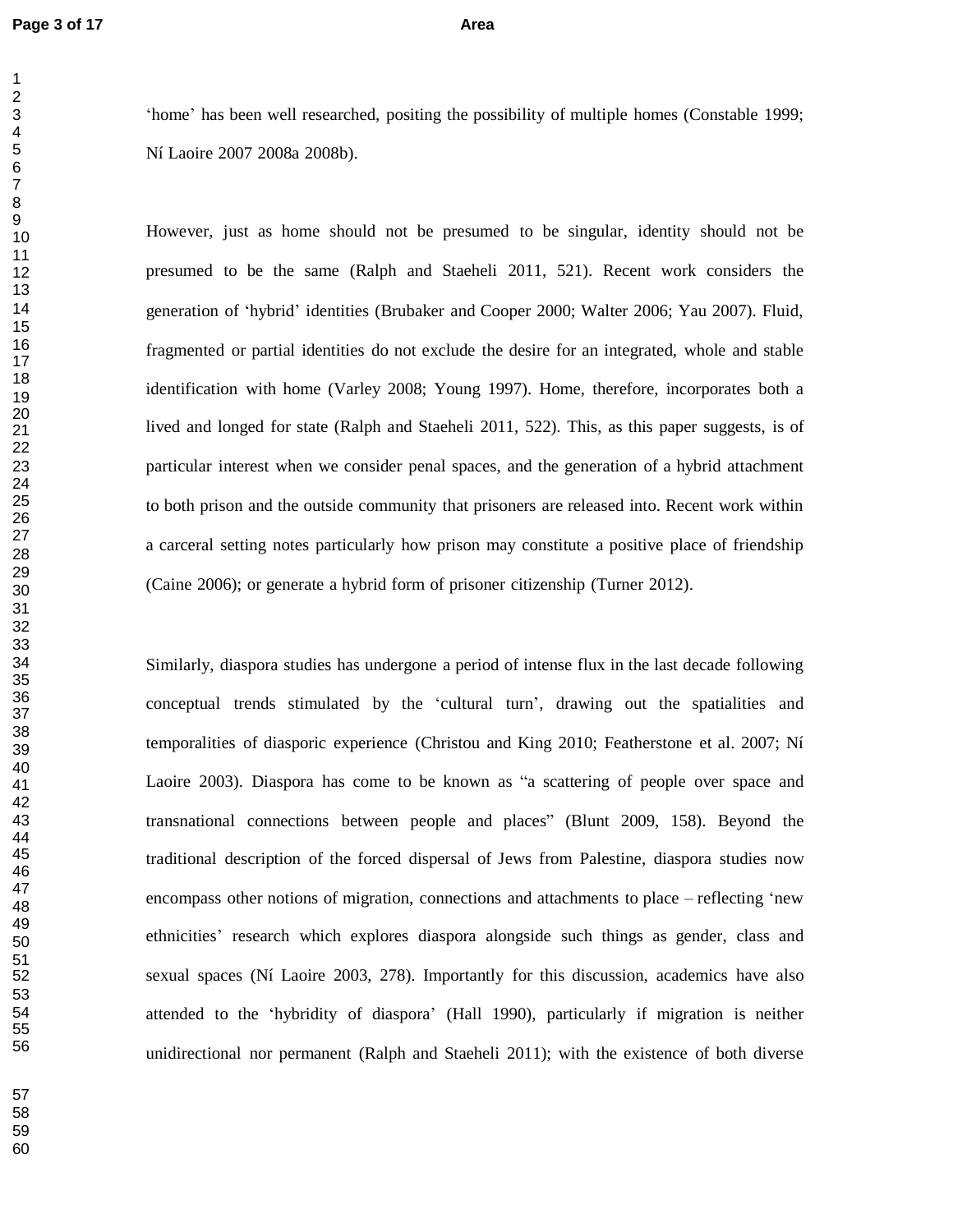and multiple homes, as well non-fixed allegiance and belongings being explored (Blunt and Dowling 2006; Ní Laoire 2003). Upon considering these complexities, Mavroudi theorises diaspora as 'process' whereby space, place and time are non-static; can be either bounded or <sup>8</sup> in the unbounded; and continually (re)imagined (2007, 473). Following this, the next section of this paper attends to one particular case study in which the duality of ex-offender relationships with home is exemplified. When engaging with this particular population (the 'prisoner') we 16<br>acknowledge a plethora of novel power relationships that ensue as this quite particular 18<br>boundary between 'home' and 'carceral' space is crossed (and often blurred). This is a 21 boundary different to that crossed by other populations - in scale, legality, expectation, etc. – meaning that the prisoner allows us to move away from typical diasporic populations studied, in order to unravel the numerous scales, the differing boundaries and multiple power-space geometries that operate when different types of people move across and between variously 28 30 defined territorial/legal borders.

This consideration of prisoners as a diasporic population fits with emerging literature, which  $\frac{36}{27}$  has led to a variety of putative diasporas such as the 'gay diaspora' or the 'deaf diaspora'. 38<br>However, for Brubaker, the dispersal of the original concept has and resulted in the creation of a 'diaspora' diaspora, which poses problems if the terminology becomes "stretched to the point of uselessness" (2005, 3). In light of this, it is easy to criticise the conceptualising of a 'prisoner diaspora' – what could simply be another putative diaspora. In response to this, I explore the unwanted, or a less than ideal, relationship with the prison as home, based on the <sup>10</sup><sub>50</sub> lack of ability to re-integrate with the community that prisoners re-enter. This dystopian existence results in the creation of what I term the 'prisoner dyspora'. This responds directly to the current call for attention to the value of perspectives from cultural geography in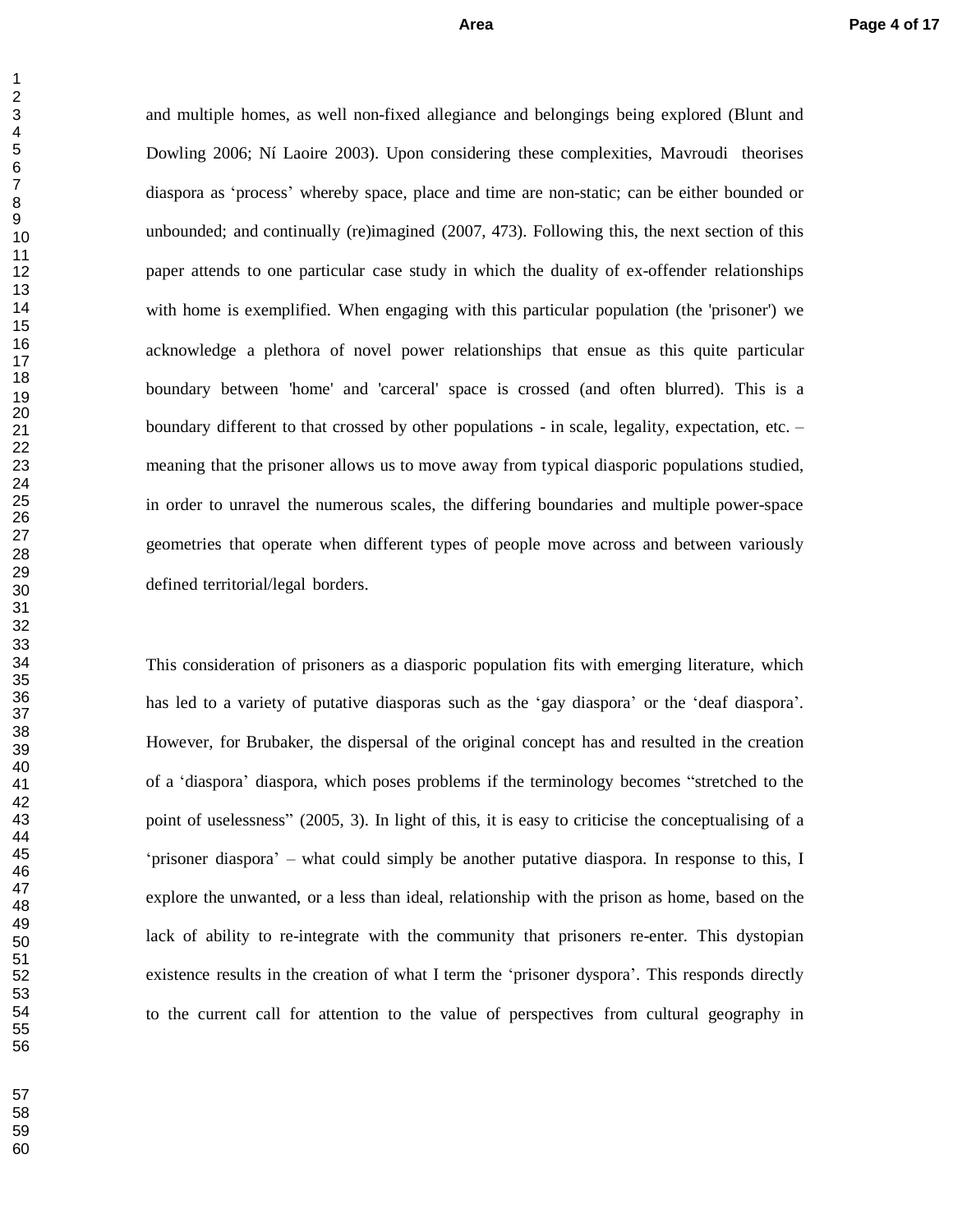**Page 5 of 17** Area

attending to the nuance space of the prison, and in drawing out their significance "to open up the political at a more 'personal' level" (Turner 2013, 35).

## **Re-'homing' ex-offenders: the case of Blue Sky**

In order to ground this discussion, I draw upon recent interviews I conducted with facilitators and employees of UK-based company Blue Sky Development and Regeneration, in the Wakefield branch located in West Yorkshire in England. Interviews were carried out in the workplace with participants who had volunteered and been selected by the company 20 themselves<sup>2</sup>. Conversations were taped, with permission from the interviewee, and later transcribed and coded using the key themes of the wider prisons project – namely penal spaces, penal identities, rehabilitation, and constructions of 'home' (either on the 'inside' or 27 the 'outside'). Participants' names have been anonymised, although the case study has not.  $\frac{25}{30}$  Blue Sky requested their identification owing to the company setting a precedent for other ex-offender-employment-schemes, and interviewees agreed to be anonymised in conjunction.

36<br>Blue Sky tenders for commercial contracts from soft-landscaping (designing elements of a landscape such as fencing and planting) through to recycling and ground-working (digging foundations and other under-support for various types of structures) and reinvests income into providing six-month contracts specifically for those with a criminal record who are involved with their local Probation Trust. Originally designed as a rehabilitative project, Blue Sky has 47 developed into a profitable company, with schemes such as recycling plants generating  $\frac{15}{50}$  annual profits for the Local Authority of £120,000. Importantly, alongside the work experience, employees are supported in CV-building and given opportunities to do training courses ranging from construction-machinery operation to building-site safety, each costing 56 as much as £800 per person.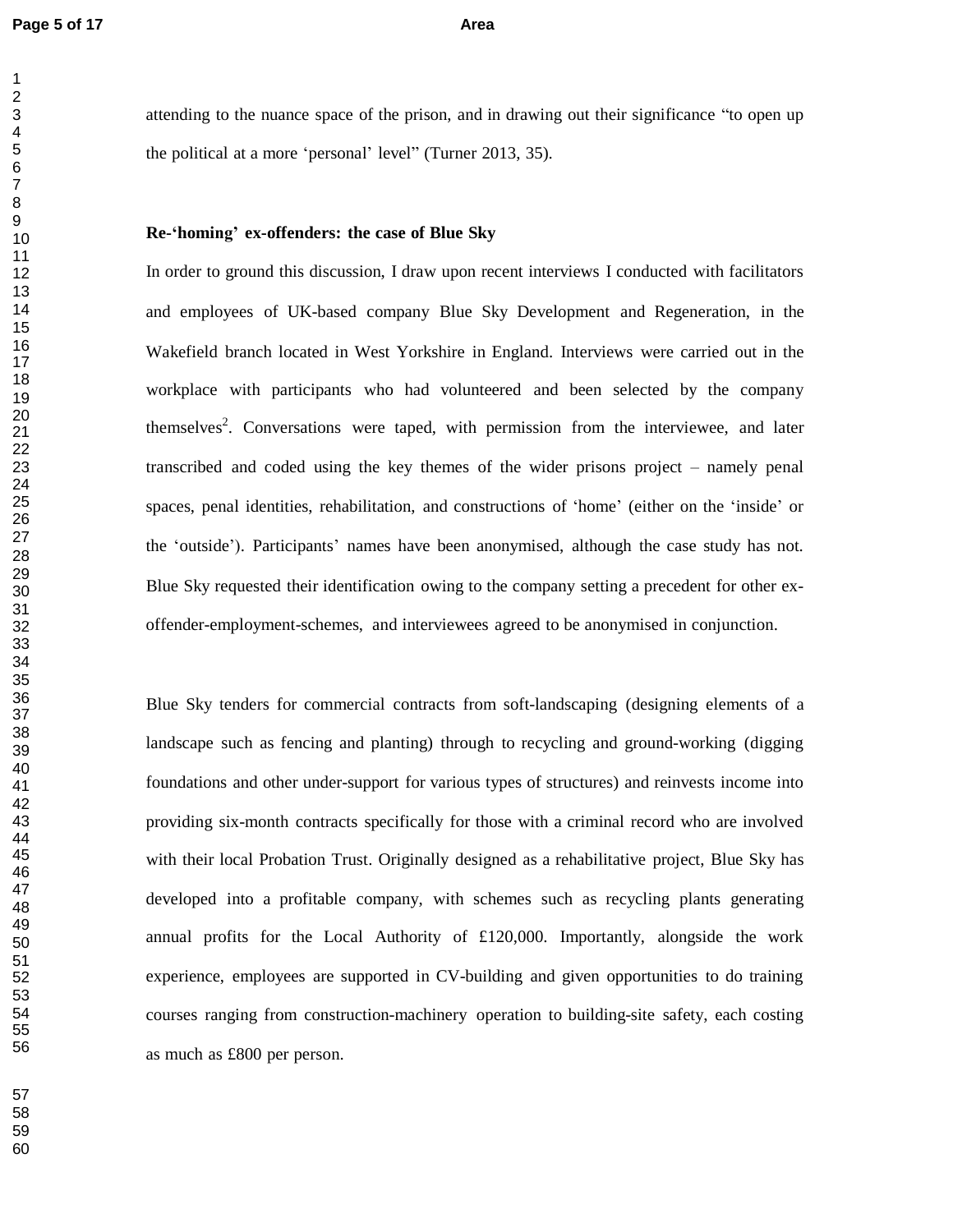In their first 18 months, Blue Sky Wakefield aided 19 ex-prisoners to successfully finish their employment contract. What is overwhelmingly apparent from those who I spoke to, is the 10 definite ethos of care and future wellbeing that is promoted by the project. Facilitators highlighted the main aim to be getting employees onto the first rung of the ladder to a stable routine of work and earning a steady income – a package attractive enough to prevent reoffending.

### **Locating 'home' in liberal society**

Gaining paid employment is highly significant in helping ex-offenders reintegrate into society outside of prison. My interviewees recognised that contributing to tax, national 27 insurance and paying their way, rather than society paying for them, all contributed to their 28 50 process of normalisation. Barke (2001) noted the emotional importance of dwelling in a private, domestic property – allowing individuals freedom from the critical gaze of society. In a similar way, employment generates an ability to achieve both the assimilation into the 36 mechanisms of capitalism, *and* gain the respect of family members through the wages it 37 provides. As the employees explain:

**Ben:** It makes it look better, doesn't it, when the family's saying "what are you doing 44  $now?$ "<br>45  $Stova.$ 

**Steve:** … Yeah, cause you can say "yeah I'm working now" … Instead of saying, "oh yeah, [nothing], just the usual on the dole, sat at home".

4<sup>4</sup><sup>4</sup><br>48 Chris: Yeah it gives you that image that you're going out and working I think…

**Rich:** You feel better within yourself as well … looked up to by my missus and my baby …

The impact that positive family relationships can have in reducing recidivism is widely attended to by both scholars across a variety of disciplines (Comfort 2002 2008; McGarrell and Hipple 2007) and official reports (Her Majesty's Inspectorates of Prisons and Probation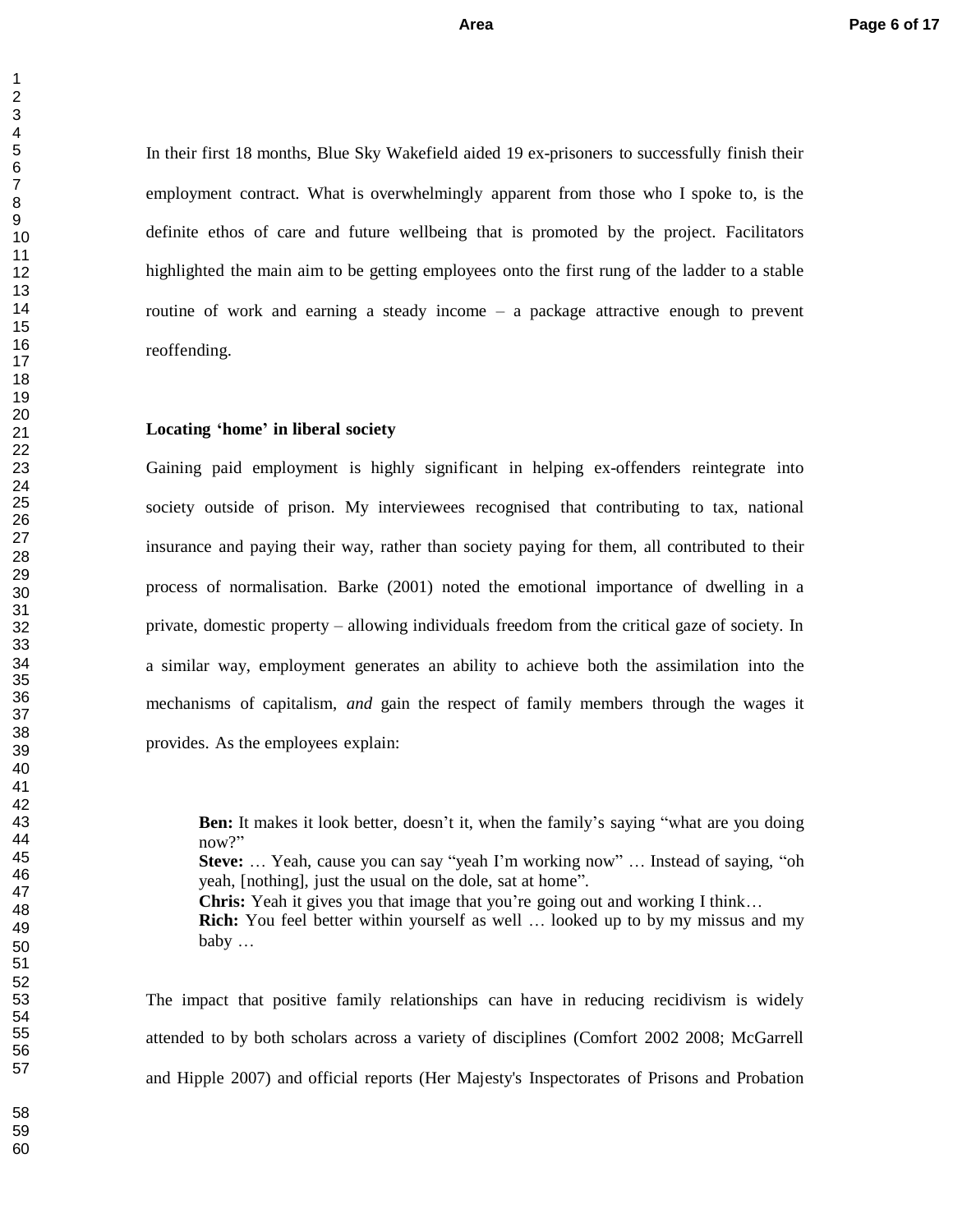2001; Home Office 2004 2006). Once solid links exist they can be major contributors to severing all ties with prison. Mills and Codd (2008) find that families generate 'resourceful social capital', which can help forge positive links with liberal society – particularly useful  $\frac{8}{3}$ when finding gainful employment (Farrall 2004). 25-year-old Ben had spent nine years in and out of prison. He (like two of his colleagues) believes that the birth of his first child changed 14 the pattern:

… now I've got <sup>a</sup> kid, this time <sup>I</sup> went to prison all <sup>I</sup> could think about was I'd let her 20 down. I wouldn't like to go to prison now ... you're just sat there with [nothing] to do 21 and all you're doing is thinking and the only thing that kept coming into my head was my daughter ... thinking I wanted to go home because I wanted to see her, and I my daughter … thinking I wanted to go home because I wanted to see her, and I wouldn't want to go again just to have that gut feeling again because it was horrible.

 Thus for most, the return to prison is undesirable. Chris believes he has found a better life outside of it and is motivated by the desire to perform his obligations to this family. After a string of cautions, he finally received a prison term, which he claims, has scared him. However, he worries that the relationships he has built up post- release would be destroyed if he were to be incarcerated again:

I was scared shitless to be honest ... I don't want to go back. Part of me going to jail was for pinching from [a supermarket] and my girlfriend's mum got me the job … she hasn't spoken to me for like 12 months and now we go to her house … now, I'm 43 building up a better relationship with her part of the family ... if I went back to jail it<br>44 would be for them to think "what are you doing with him?" would be for them to think "what are you doing with him?"

47<br>This reinforces the notion of ex-offenders experiencing a dis-satisfaction with their 50 attachments to prison. These unwanted connections render relationships with prison dystopian. Indeed, arrival back to the prison 'home' may be frequent for some. One of the biggest barriers to re-integration with the outside community is the possession of a criminal 56 secord, which, much like the passport or birth certificate, is a telling reminder of time spent in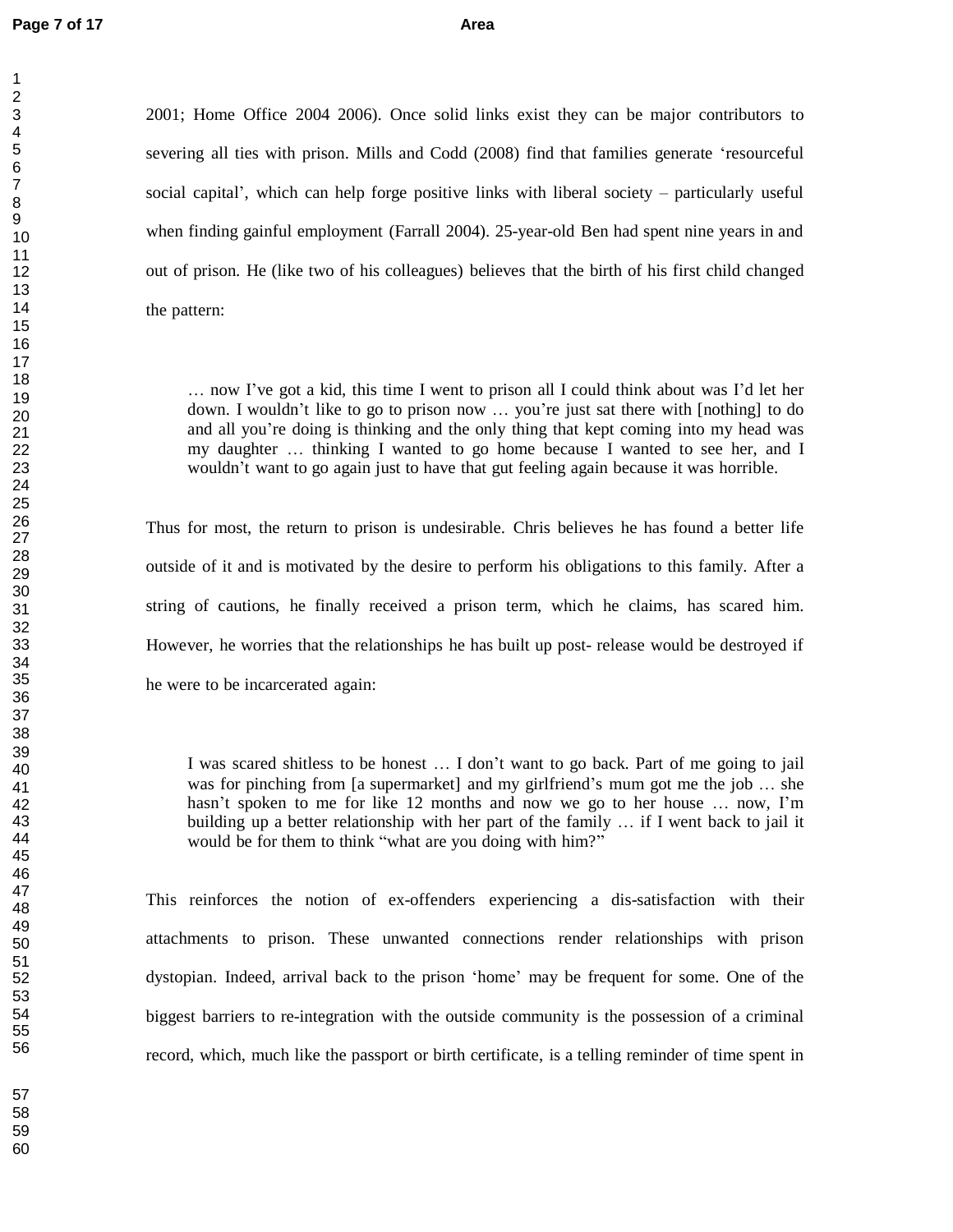a particular place. Rich here highlights the problem of holding a criminal record, and the fact that it will likely always have a bearing upon the ease with which an individual is given a return journey back inside – the other world that Rudesind (2006) has referred to as 'Prisonland'.

14 The problem is, once you've been to prison, the judge is really quick to send you back<br>15 Someone who gets in a fight with you in a nightclub to him it's just a fight he'll get 15 15 ... Someone who gets in a fight with you in a nightclub, to him it's just a fight, he'll get<br>16 ... Someok on the wrist, but to you it's prison. That's the problem we've get ... You a smack on the wrist, but to you it's prison … That's the problem we've got … You 17<br>18 don't realise you're doing it but you're doing it in your head … always thinking of what the consequences are going to be.

Furthermore, with many jobs in the UK requiring a criminal records check, the offence is likely to render this reminder to the past a permanent one. My interviewees described Blue Sky's workplace, where disclosure was one of the eligibility requirements, as one where the common ground was welcoming. No-one was forced to lie to anyone, as both employees and facilitators are aware of individuals having spent time in prison. Ben and Rich also commented upon the negative treatment they had when visiting the Job Centre to claim their Job Seeker's Allowance, and their difficulty in finding:

**Rich**: They treat you like you're trashy on that Job Seekers'...

**Ben**: … you go in and they just talk down to you. They know you're on the dole, they know … you're getting your money for [nothing] … They really belittle you and talk down to you …

44 **Rich**: And they always say to you "Why haven't you found a job, there's all these jobs<br>45 out there<sup>9</sup> but you apply for hundreds and hundreds of jobs and they don't 45 out there?" ... but you apply for hundreds and hundreds of jobs and they don't 46 understand that not every job you are going to get.

In view of societal prejudices against former prisoners (particularly those that fail to secure employment) it is clear that the individuals themselves identify these attachments as ones they would rather not maintain. We note here that social processes of inclusion and exclusion 56 critically depend on the categorisation of people as belonging and non-belonging (Ralph and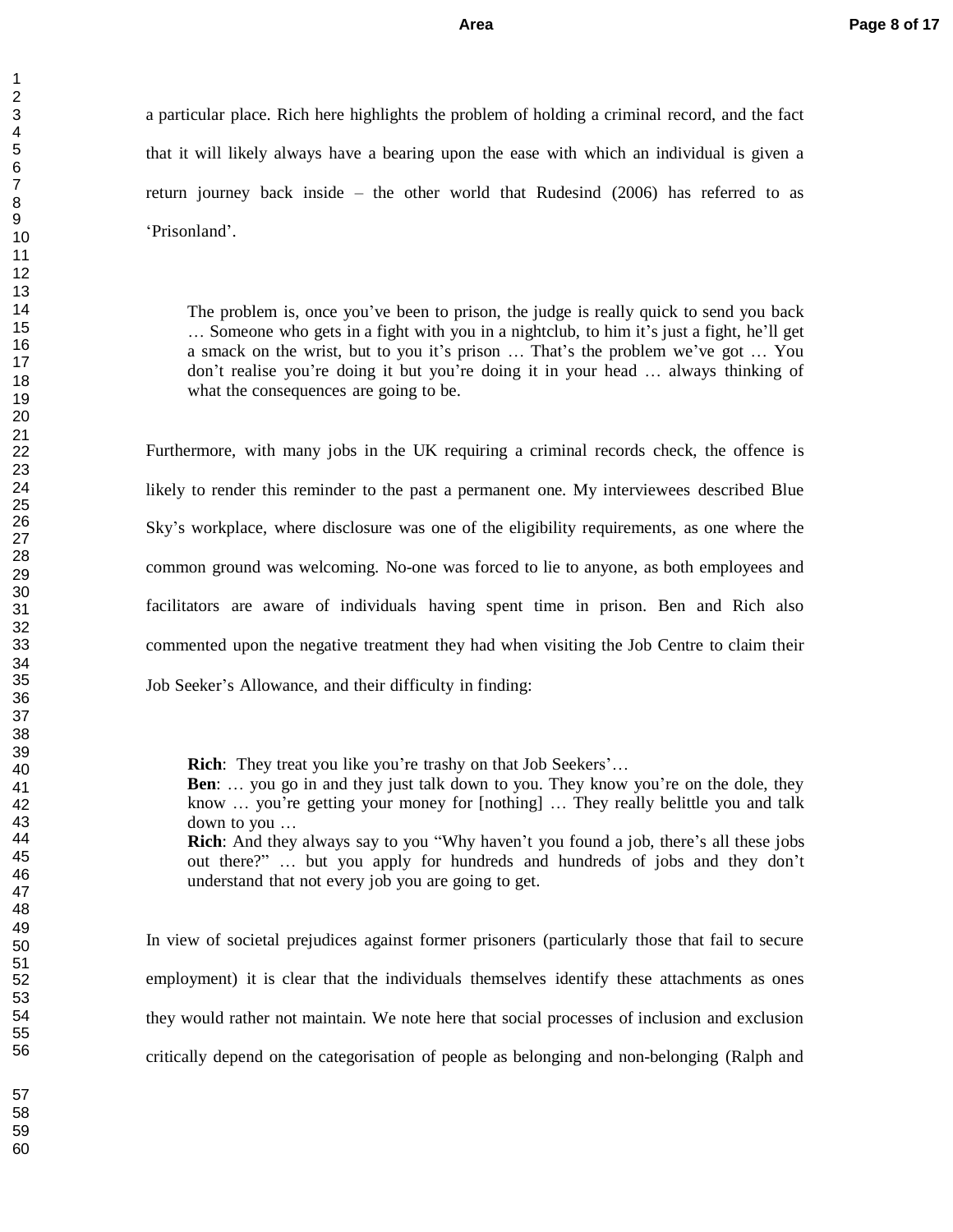Staeheli 2011, 523). However, this categorisation is less about the subjective feelings of the individual and more about the powerful saying who belongs (Castles and Davidson 2000; Crowley 1999; Ilcan 2002). Drawing upon Probyn (1996), ex-offenders clearly exist between two interrelated states that together define belonging: that of 'be'-ing, and that of 'longing'. There is a definite antagonism between the actual and idealised meaning of home (Ralph 2009). It is unsettling for those released from prison to discover that they may no longer 16 belong in the place they always called their *home*. Thus, the reality of life outside prison may 18<br>be far from the one that was dreamt about; forcing ex-offenders "to revise their self-identities 21 and articulate a liminal status as both insiders and outsiders" (Ralph and Staeheli 2011, 523).

# **'Prisonland'- a less than desirable home**

27<br>In the next section of the paper, I draw attention to the way that ex-offenders experience <sup>25</sup><sub>30</sub> attachment to prison, which results in further inability to forge positive links with the communities they are released into.

 $\frac{36}{57}$  [Insert table 1 – portrait]

Table 1: Prison reception and discharge figures (England and Wales, quarter ending Sept 2011) Figures sourced: Ministry of Justice (2011)

According to figures from the Ministry of Justice, in the quarter ending September 2011, over 47<br>48 32,000 first-time receptions were made to the prison system in England and Wales (see Table 1). During this same time, there were also nearly 22,000 offenders discharged from determinate sentences. Of those, 2,500 had served more than four years in prison. This means that, in addition to the prison/society relationship being highly fluid with numerous networks, 56 there is a large number of people re-entering society having spent a significant time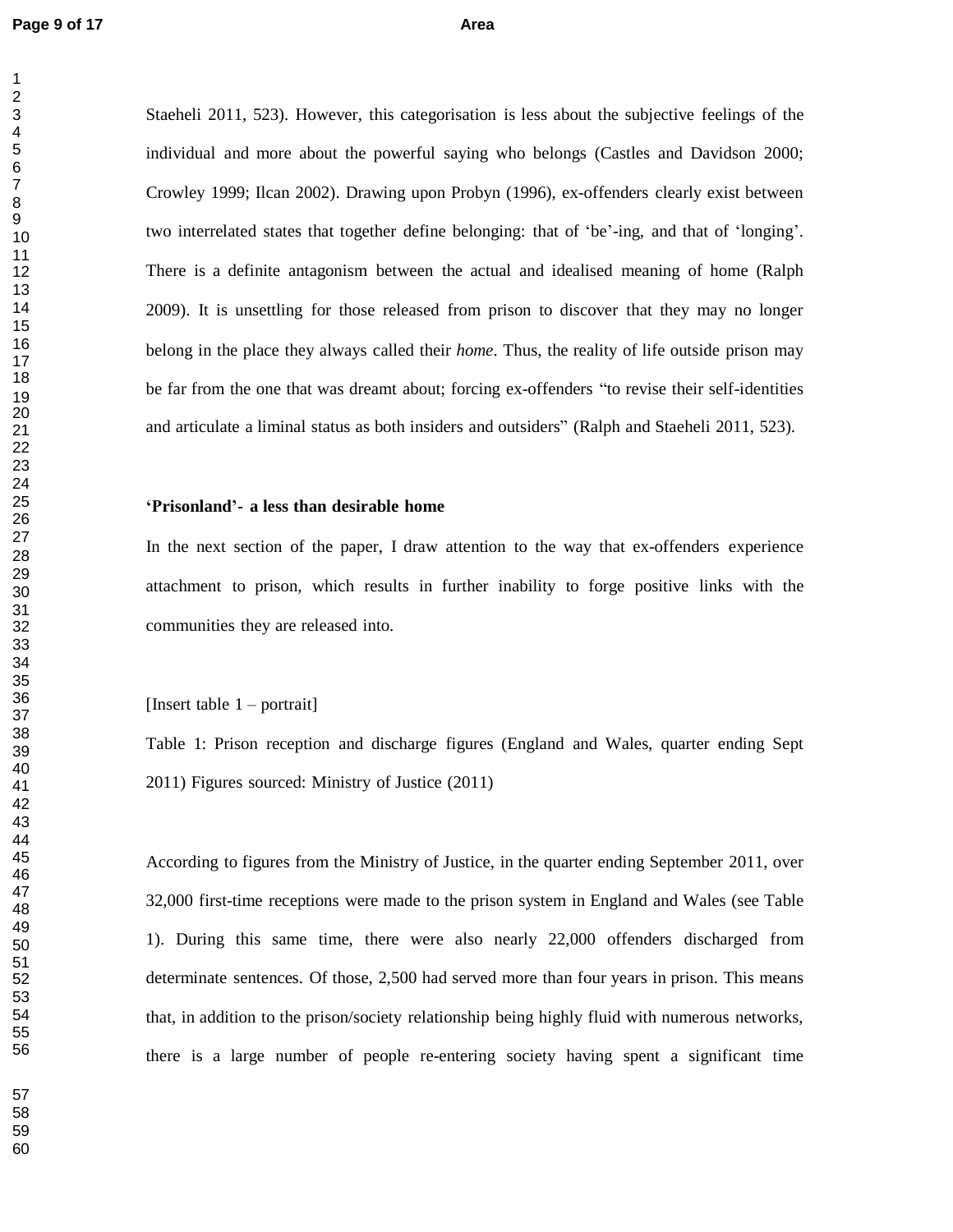incarcerated within the specific prison lifestyle. Hayner and Ash (1939) illustrate the informal rules created by inmate hierarchies, or gang allegiances, which exist alongside those of the administration. Other attachments may include adhering to prison jargon, which often 10 becomes a subconscious activity (Fox 1999). They might become part of the system of supply and demand, where everyday objects such as the foil in sweet wrappers become valuable trading commodities due to their alternative use as aids in drug-taking (Valentine 16 and Longstaff 1998). This 'inside' world soon becomes a domestic regime, a way of life, and 17 18<br>in many cases a 'home'.

For some, the ambivalence towards the prison environment is clear. Ben described how he settles fairly easy into the routine of prison life, always easily achieving the most sought-after 27 jobs, and learning to do what was necessary to "make it look good". The former-prisoners are  $\frac{25}{30}$  quick to recognise the leniencies of the prison environment, with one describing it as "a boarding school where you just don't get to go home at the weekend". In fact, when asked about his feelings on re-incarceration, Ben admitted that missing his daughter and losing his 36 job would be the only downside. Harman et al. (2007), for example, use evidence sourced 38 from wives of incarcerated prisoners who are affronted and dismayed at the degree of free time and relaxation that their partners enjoy when in prison, at precisely the time when they are having to manage both the family finances and the children themselves. There is also recognition of the fact that some of the people who have experienced prison have found it to 47<br>be less harsh than their original pre-conceptions. It is true that prisoners receive basic needs, 50 such as shelter and food, but may also be offered opportunities not enjoyed by some people on the 'outside', such as enhanced access to education (Cohen 2012) or a social network that they might lack elsewhere (Howerton et al. 2009). May and Woods (2005) demonstrate that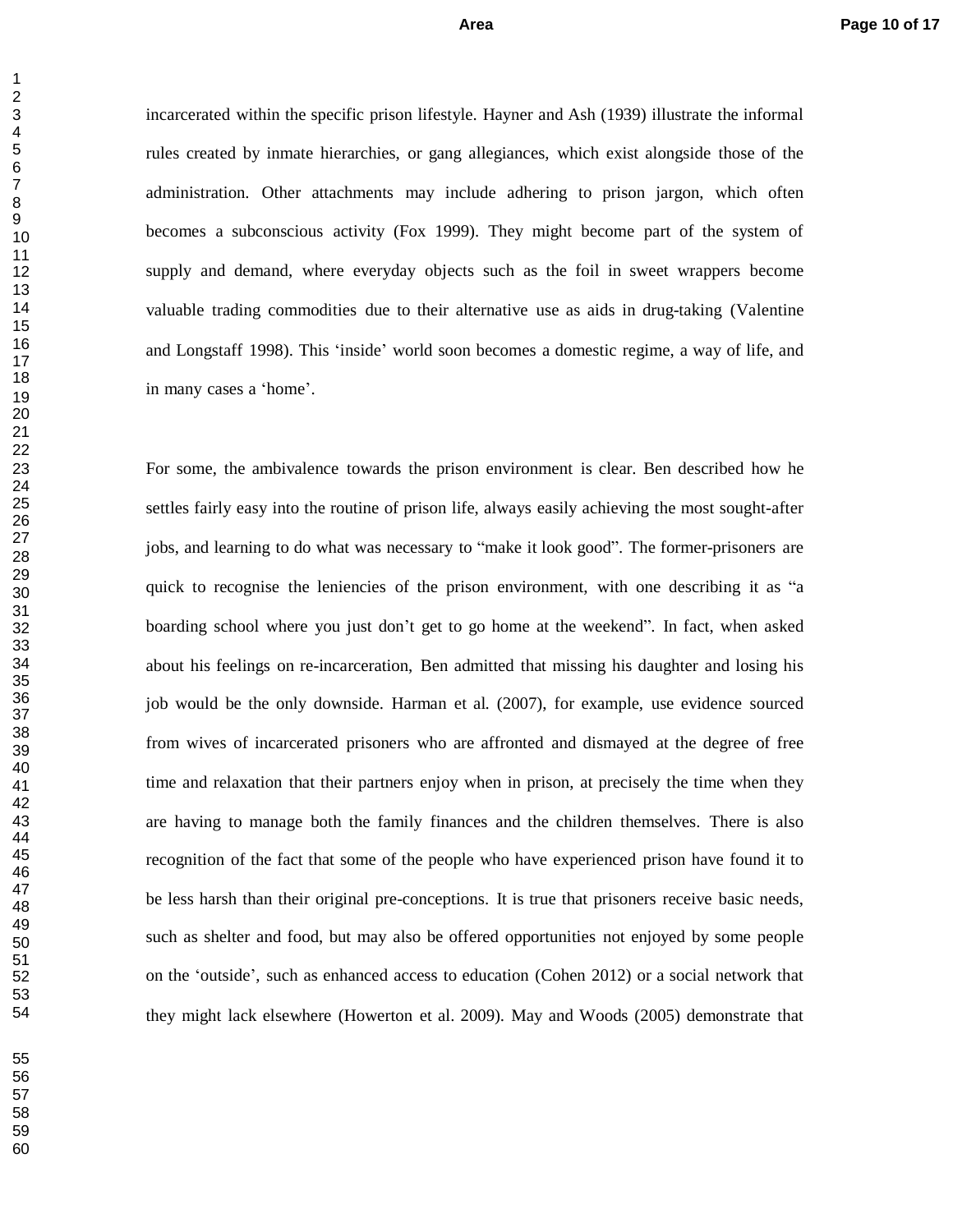many American prisoners would prefer to go to prison than do community service, house arrest or 'boot camp' when offered the choice.

 $\frac{1}{10}$  It seems that ex-prisoners are torn. As discussed earlier in the paper, prisoners may have families on the outside, often aiding their re-integration into liberal society. However, the friendships or 'families' that are often metaphorically created in prison can also be strong – **particularly** for those with dysfunctional upbringings and other difficulties with their 17 biological kin. This sense of ambiguity develops when prisoners exhibit <sup>a</sup> sense of allegiance with the other inmates. Bronson (2008) observed the intense friendships that are forged within prison, with commonalities provided by previous occupations, religions, birthplace or hobbies. These friendships also become intensified by the close contact of the penal environment, facilitating relationships as strong as familial ties:

**Jake:** Three or four guys in here I consider almost like blood brothers. Like they're real relatives. I know I could tell them anything, show them any side of me, whatever. (Bronson 2008, 79)

This sense of belonging is something <sup>I</sup> explored with my interviewees insofar as it makes Blue Sky something of a nurturing environment; its employees can remain within the comfort blanket of likeminded people for the daunting and often-difficult first six-months after release. Rich comments:

… there just seems to be something between people, because they've done the same 50 kind of thing ... it's not like we start a new job and everyone's law abiding citizens and none of them have seen police unless they've phoned 'em, we're all the same so when we come to this job … you know that he's been in prison and he has, so you feel comfortable …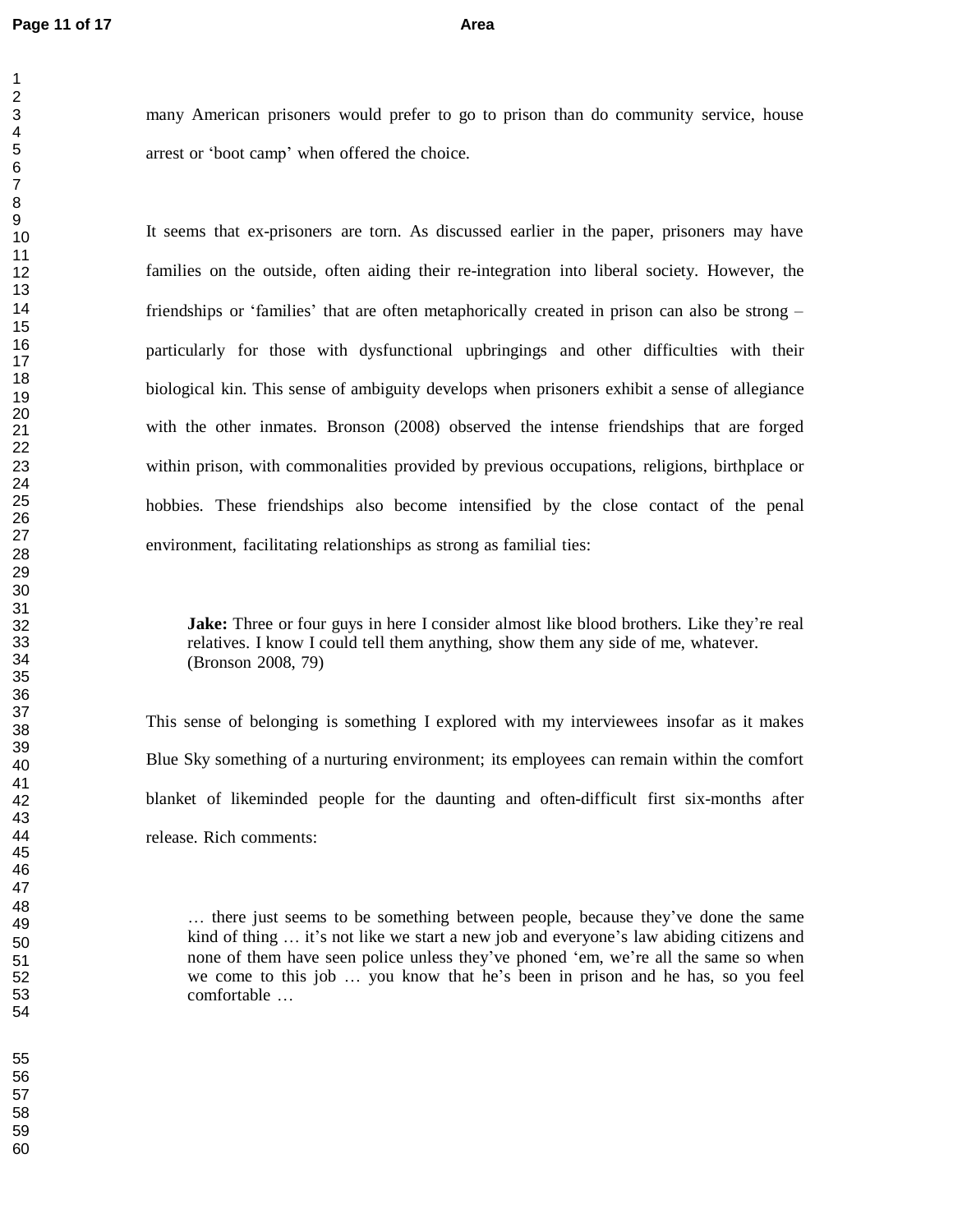Unlike conventional ideas of diaspora, the sense of belonging created is one of shared place and experience, rather than through birth-rite or ethnicity. Similar situations where men 'bond' through shared performance have been explored, such as time spent in the military (Atherton 2009; Barrett 2001; Hockey 1986). This attitude of creating a shared sense of place, and indeed a tolerance towards people from different backgrounds is something that the ex-prisoners themselves have found highly useful in their everyday working life, 16 particularly when they talked about their ease at forging friendships in the workplace, not 18<br>only amongst their ex-offender peers at Blue Sky, but with people more generally:

23 **Chris**: We're coming from all walks of life.<br>24 **Rich:** When you go to prison you get to

24 **Rich**: When you go to prison you get to know people and you get used to people<br>25 coming and going you've got to be polite and you've got to talk to people so when 25 coming and going, you've got to be polite and … you've got to talk to people so when<br>26 vou got bere it's gosy. 26 you get here  $\dots$  it's easy.<br>27

27<br>28 **JT**: So do you think that's prison that's made you like that?

**Rich**: Well yeah, because you've got to ... when you go into a wing, you don't know 30 anyone on that wing and unless you talk to people, it's going to be a boring time isn't it?

### **No place like home: the 'prisoner dyspora'**

 $\frac{36}{27}$  The relationships between prison and society highlighted by the Blue Sky case study are just one of many avenues of interest, which render geographies of 'home' and diaspora a vibrant and changing arena. It is clear that the case of the ex-offender exhibits intriguing similarities to the way migrants form attachments to the different places they occupy. During incarceration, prisoners' identities often transform in a variety of ways resulting in ambivalence upon return to the 'outside' world. In some cases, these attachments are constituted by positive attributes such as the development of friendships and other social skills within prison. However, for most, stigma or the presence of a criminal record merely create unwanted boundary maintenance and forced solidarity between ex-offenders and the

rest of liberal society. What this results in is the generation of dual 'homes', neither of which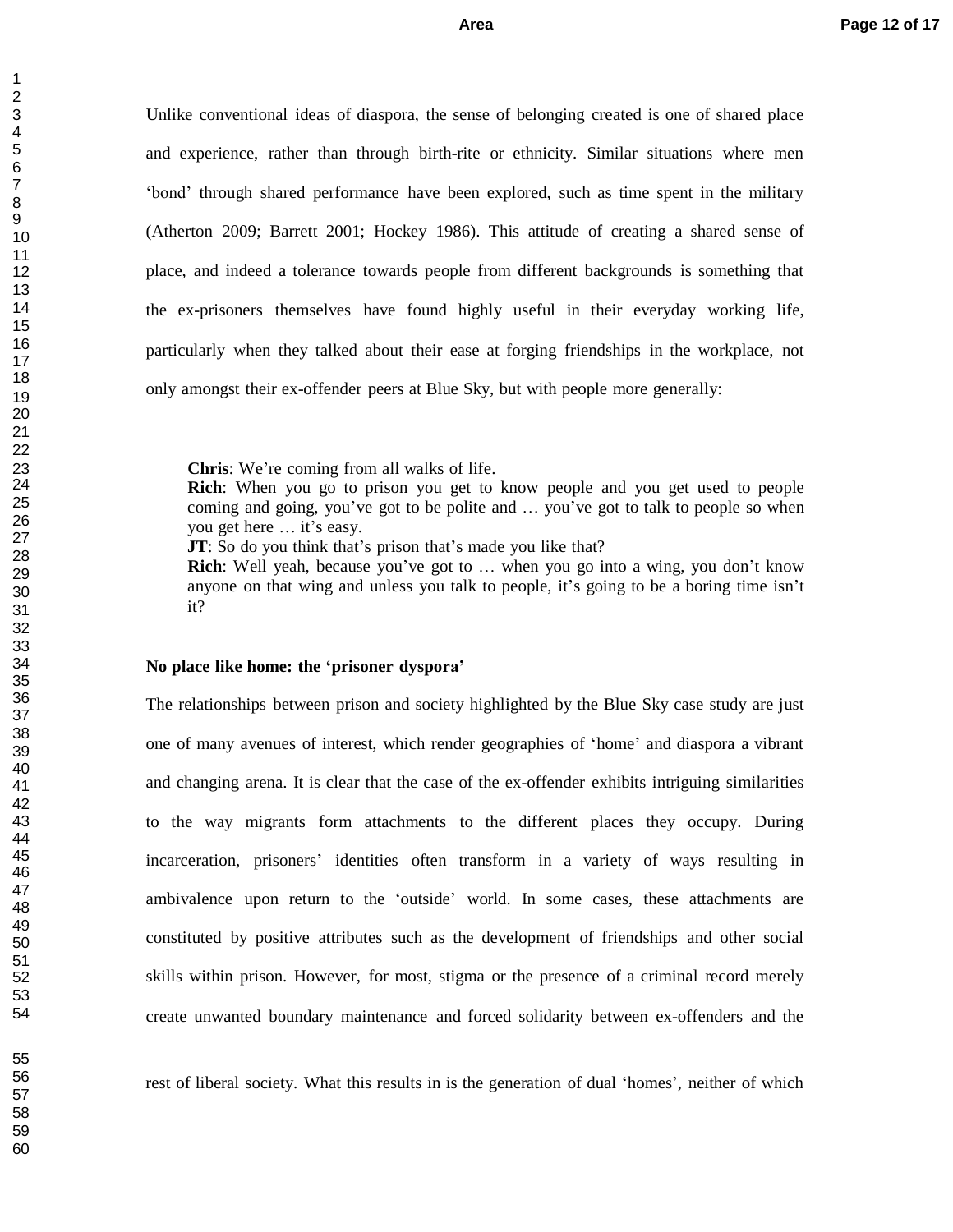the ex-offender successfully belongs to. This unsettling sense of self may result in an inability to continually exist within the law, ultimately forcing a return to prison. This dystopian relationship results in ex-offenders having no solid allegiance with their desired place of 'home' - existing as a 'prisoner dyspora'.

Those like Blue Sky recognise the support of peers that ex-offenders may subconsciously 16 require during a period in their lives where a sense of 'home' might be ambiguous. Trapped 18<br>between the place that they want to belong to and the one that binds them, the time spent in prison may indeed render them ever more absent from the societies they are released into, with their 'prison homeland' remaining ever present in their everyday lives. The sentiment is worrying, as one interviewee commented:

<sup>25</sup><sup>30</sup> <sup>"Prison has totally changed me ... but, deep down, you can never really leave".</sup>

In addition, however counter-intuitive they seem, prisoners and ex-prisoners may hold positive attitudes to prison, and this should be recognised by key agents in the penal system 37 in order to produce a "person-centered approach to supporting resettlement" (Howerton et al. 2009, 458). In this way, perhaps paying attention to the hybridity of both 'home' and prisoner-migrant may facilitate the transition from 'inside' to 'outside' more effectively.

- 1 39.3% of adults committed offences in <sup>a</sup> one year follow-up period and were convicted within the follow up period or a further six month waiting period.
- 2 Original intentions were to recruit participants from those currently incarcerated within UK institutions to research prisoner attachment to 'home'. However, due to the legal and

ethical issues surrounding access to this environment – chiefly the prisoners' inability to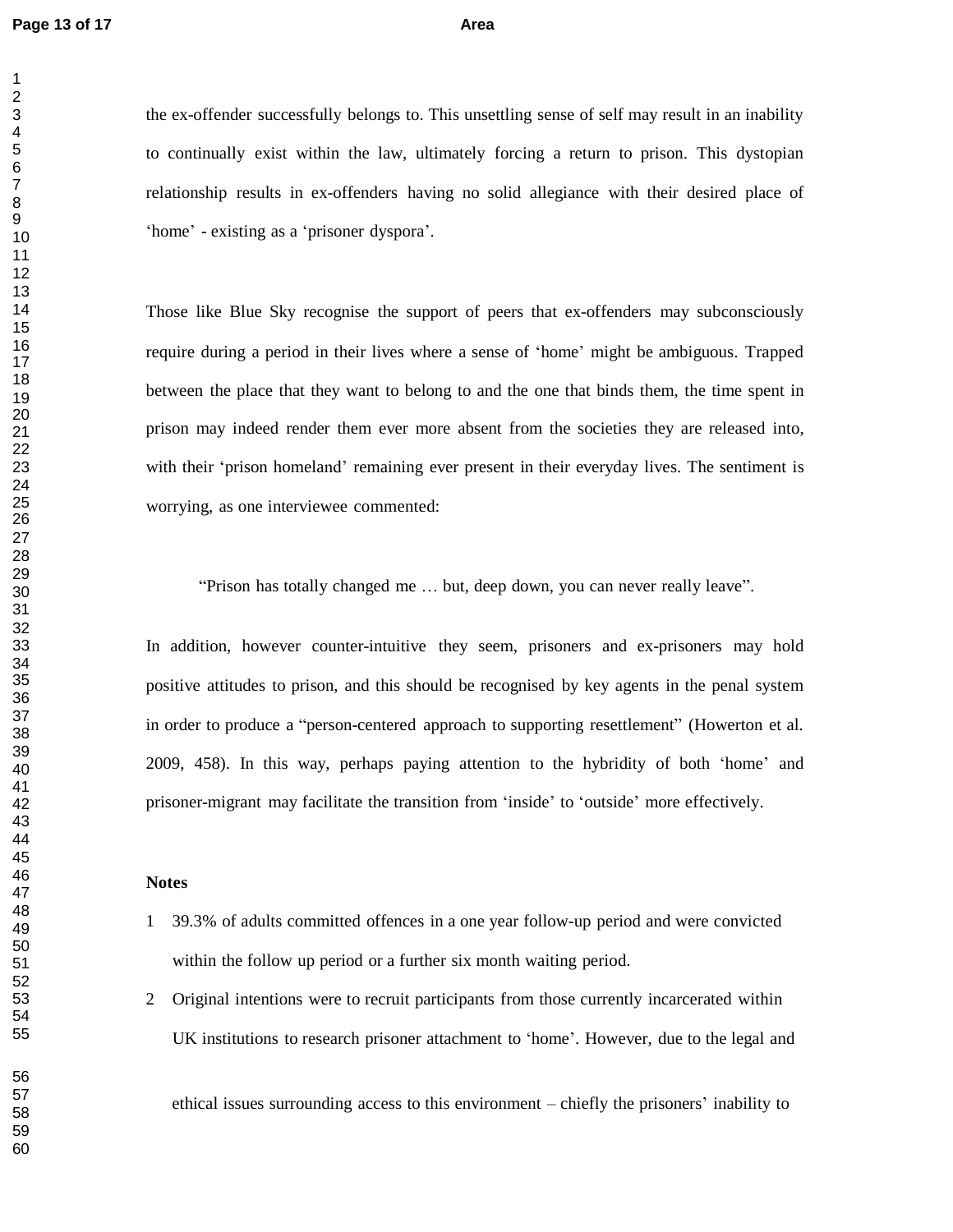give non-coerced informed consent - this paper uses empirical evidence obtained from

approaching several companies that employ ex-offenders. Although the company does

employ female ex-offenders, participants were all male.

### **References**

- **Ahmed, S, Castaneda, C, Fortier, A & Sheller, M (Eds.)** 2003 *Uprootings/Regroundings: Questions of Home and Migration,* Berg, Oxford,.
- **Atherton, S** 2009 Domesticating military masculinities: home, performance and the negotiation of identity. *Social & Cultural Geography* 10 821-36.
- **Baer, L** 2005 Visual imprints on the prison landscape: A study on the decorations in prison cells. *Tijdschrift Voor Economische En Sociale Geografie* 96 209-17.
- **Baer, L & Ravneberg, B** 2008 The outside and inside in Norwegian and English prisons.<br>22 Congratista Annalar Series B-Human Geography 90B 205-16 *Geografiska Annaler Series B-Human Geography* 90B 205-16.
- **Barke, M** 2001 Housing, space and society. in **Pain, R, Barke, M, Fuller, D, Gough, J, Example 35**<br>**MacFarlane, R & Mowl, G** eds *Introducing Social Geographies*. Arnold, London.<br>**Barrett, F** 2001 The organizational construction of hegemonic masculinity: the case of the
- US Navy. in **Whitehead, S & Barrett, F J** eds *The Masculinities Reader.* Polity, Oxford.
- **Blunt, A** 2009 Diaspora. in **Gregory, D, Johnston, R, Pratt, G, Watts, M & Whatmore, S** eds *The Dicitionary of Human Geography.* Blackwell, Oxford.
- **Blunt, A & Dowling, R** 2006 *Home* Routledge, London.
- **Blunt, A & Varley, A** 2004 Geographies of home. *Cultural Geographies* 11 3-6.
	- **Bonds, A** 2006 Profit from punishment? The politics of prisons, poverty and neoliberal restructuring in the rural American Northwest. *Antipode* 38 174-77.
- **Brettell, C** 2006 Introduction: Global spaces/local places: Transnationalism, diaspora, and  $\frac{26}{50}$ the meaning of home. *Identities-Global Studies in Culture and Power* 13 327-34.
- **Bronson, E** 2008 "He ain't my brother ... he's my friend" Friendship in medium security prison. *Critical Issues in Justice and Politics* 1 63-74.
- **Brubaker, R** 2005 The 'diaspora' diaspora. *Ethnic and Racial Studies* 28 1-19.
- **Brubaker, R & Cooper, F** 2000 Beyond "identity". *Theory and Society* 29 1-47.
- **Caine, B** 2006 Prisons as spaces of friendships in apartheid South Africa. *History Australia* 3 <br> $42.1-42.13$ .<br> $44$
- **Castles, <sup>S</sup> & Davidson, <sup>A</sup>** <sup>2000</sup> *Citizenship and Migration: Globalization and the Politics of* <sup>45</sup>*Belonging* Macmillan, London.
- **Christou, A & King, R** 2010 Imagining 'home': Diasporic landscapes of the Greek-German second generation. *Geoforum* 41 638-46.
- **Cohen, S** 2012 Beyond Three Hots and a Cot: The Making of Places in Placeless Prisons. *Annual Meeting of the Association of American Geographers.* New York, NY, 26 51 February.<br>52 Comfort M 200
- **Comfort, M** 2008 *Doing Time Together: Love and Family in the Shadow of the Prison* 53 University of Chicago Press, Chicago, IL.<br>54 (1.2000, 1.3.1)
- **Comfort, M** 2002 'Papa's house': the prison as domestic and social satellite. *Ethnography* 3 467-99.
	- **Constable, N** 1999 At home but not at home: Filipina narratives of ambivalent returns. *Cultural Anthropology* 14 203-28.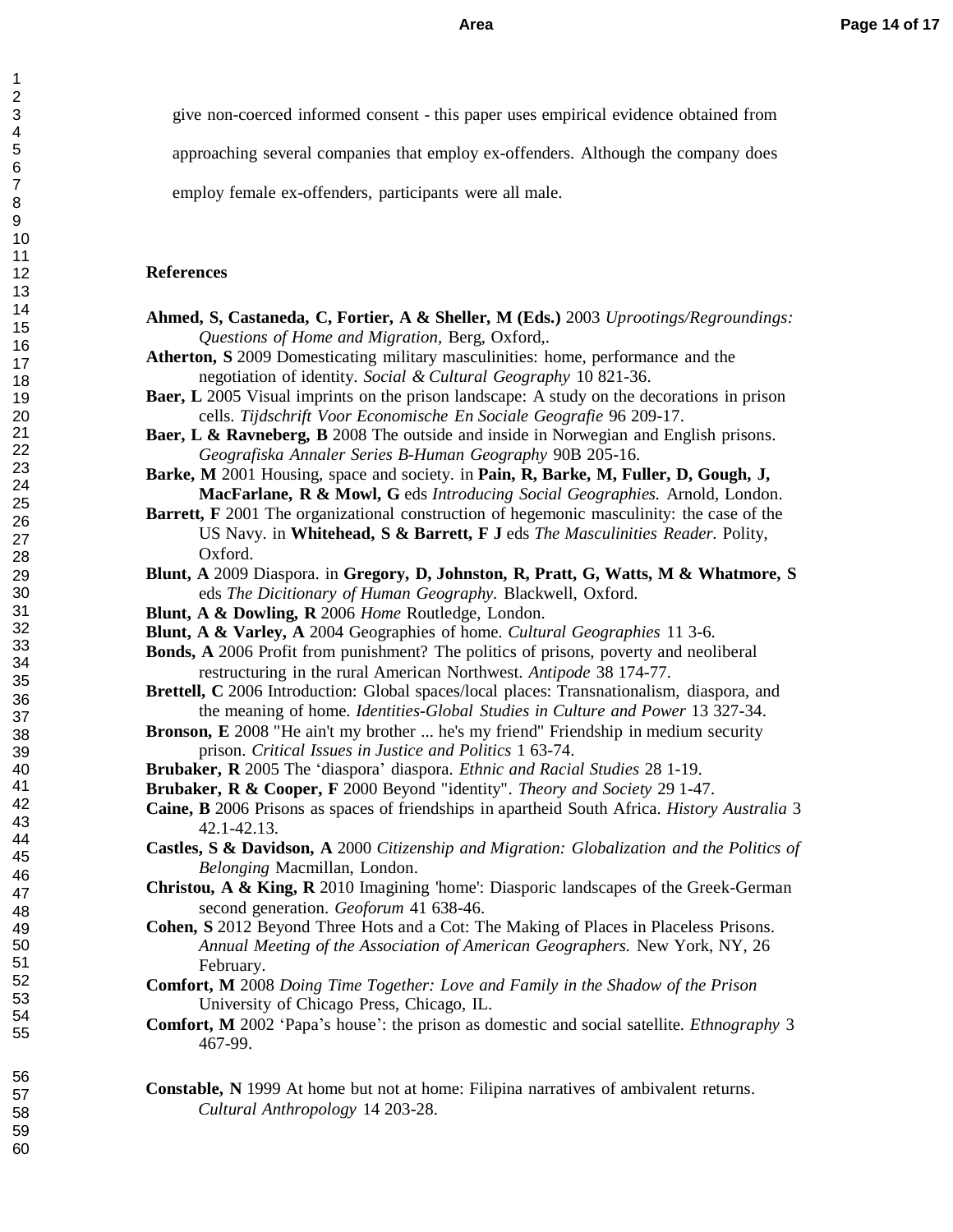**Page 15 of 17** Area

|   | <b>Conway, D</b> 2005 Transnationalism and return: 'Home' as an enduring fixture and 'anchor'.                                                                                                                                    |
|---|-----------------------------------------------------------------------------------------------------------------------------------------------------------------------------------------------------------------------------------|
| 4 | in Potter, R, Conway, D & Phillips, J eds The Experience of Return Migration:                                                                                                                                                     |
|   | Caribbean perspectives. Ashgate, London.                                                                                                                                                                                          |
| 6 | $\alpha$ in the contract in the contract of the contract of the contract of the contract of the contract of the contract of the contract of the contract of the contract of the contract of the contract of the contract of the c |

- **Crowley, J** 1999 The politics of belonging: some theoretical considerations. in **Geddes, A & Favell, A** eds *The Politics of Belonging: Migrants and Minorities in Contemporary Europe.* Ashgate, London.
- **Datta,** A 2010 The translocal city: home and belonging among East-European migrants in London. in **Brickell, K & Datta, A** eds *Translocal Geographies: Spaces, Places, Connections.* Ashgate, London.
- **Dyer, J** 2000 *The Perpetual Prison Machine: How America Profits From Crime* Westfield 14 Press, Boulder, CO.<br>15 **Earrall S** 2004 Social conju
- 15 **Farrall, S** 2004 Social capital and offender reintegration: making probation desistance<br>16 **Faces of the Line of S** & **Immariaeon R** ads After Crime and Punishment: <sup>16</sup> focused. in Maruna, S & Immarigeon, R eds *After Crime and Punishment:*<br>17 *Pathways to Offender Reintegration*. Willan Publishing, Cullompton.
- **Featherstone, D, Phillips, <sup>R</sup> & Waters, <sup>J</sup>** <sup>2007</sup> Introduction: spatialities of transnational networks. *Global Networks-a Journal of Transnational Affairs* 7 383-91.
- **Fox, K J** 1999 Changing violent minds: discursive correction and resistance in the cognitive treatment of violent offenders in prison. *Social Problems* 46(1) 88-103.
- 23 **Gilmore, R** 1999 Globalisation and US prison growth: from military Keynesianism to post-<br>24 Keynesian militarism Race & Class 40, 171-88 Keynesian militarism. *Race & Class* 40 171-88.
- **Gilmore, R** 2007 *Golden Gulag: prisons, surpluses, crisis, and opposition in globalizing*
- *California* University of California Press, London. <sup>27</sup>**Hall, <sup>S</sup>** <sup>1990</sup> Cultural identity and diaspora. in **Rutherford, <sup>J</sup>**ed *Identity: Community, Culture, Difference.* Lawrence & Wishart, London.
- **Hayner, N & Ash, E** 1939 The prisoner community as a social group. *American Sociological Review* 4 362-69.
- **Her Majesty's Inspectorates of Prisons and Probation** 2001 *Through the Prison Gate: A Joint Thematic Review by HM Inspectorates of Prisons and Probation* Home Office, 34 London.<br>35 **Hockey 1** 1986
- **Hockey, J** 1986 *Squaddies: Portrait of a Subculture* University of Exeter, Exeter.
	-
- 36<br> **Home Office** 2004 *Reducing Re-offending: National Action Plan* Home Office, London.<br> **Home Office** 2006 *A Five Year Strategy for Protecting the Public and Reducing Re-offending* Home Office, London.
- **Howerton, A, Burnett, R, Byng, R & Campbell, J** 2009 The consolations of going back to prison: what 'revolving door' prisoners think of their prospects. *Journal of Offender Rehabilitation* 48 439-61.
- **Ilcan, S** 2002 *Longing in Belonging: The Cultural Politics of Settlement* Praeger, New York, 44  $NY$ .<br>45 **I**ecebs **L**<sup>8</sup>
- **Jacobs, J & Smith, S** 2008 Living room: rematerialising home. *Environment and Planning A*
- 40 515-19.<br>47<br>**Lemke, T** 2001 'The birth of bio-politics': Michel Foucault's lecture at the Collège de France on neo-liberal governmentality. *Economy and Society* <sup>30</sup> 190-207.
- **Loyd, J, Burridge, A & Mitchelson, M** 2009 Thinking (and moving) beyond walls and 51 cages: bridging immigrant justice and anti-prison organizing in the United States.<br>52 Social Justice 36 85-103. *Social Justice* 36 85-103.
- **Mavroudi, L** 2007 Diaspora as process: (de)constructing boundaries. *Geography Compass* 1 54 467-79.<br>55 **McDowell L**.1
- **McDowell, L** 1997 Introduction: homeplace. in **McDowell, L** ed *Undoing Place: A Geographical Reader.* Arnold, London.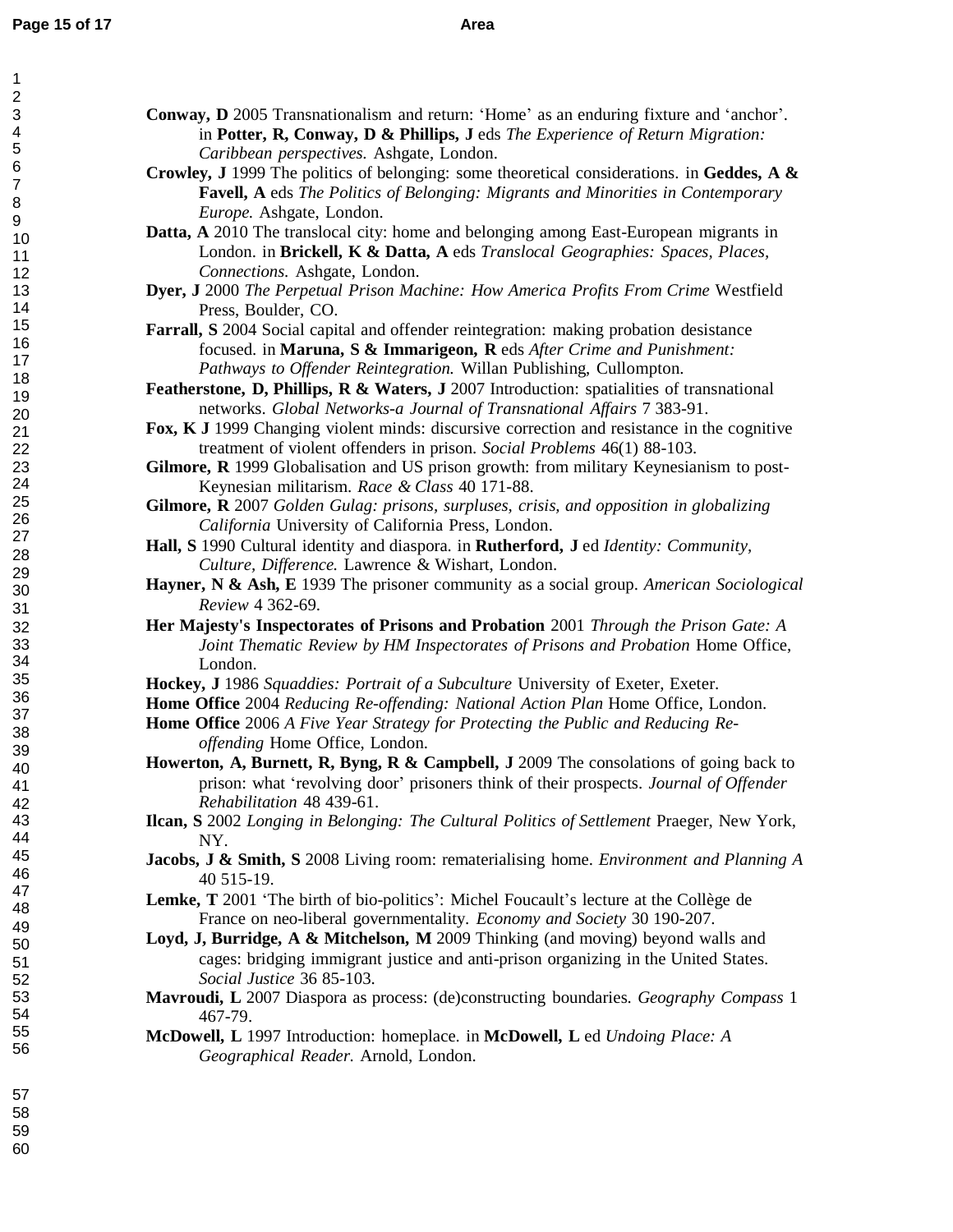**McGarrell, E & Hipple, N** 2007 Family group conferencing and re-offending among first-<sup>4</sup> time juvenile offenders: The Indianapolis experiment. *Justice Quarterly* 24 221-46.<br>5 **Miller D** 2001 Home Possessions: *Material Culture Behind Closed Doors Berg*, Oxford

**Miller, D** 2001 *Home Possessions: Material Culture Behind Closed Doors* Berg, Oxford.

- **Mills, A & Codd, H** 2008 Prisoners' families and offender management: Mobilizing social capital. *Probation Journal* 55 9-24.
- **Ministry of Justice** <sup>2011</sup> *Adult Re-convictions: Results From the <sup>2009</sup> Cohort England and Wales* Ministry of Justice, London.
- **Neumann,** A 2000 California Behind Bars [\(http://www.corrections.com/news/article/6817\)](http://www.corrections.com/news/article/6817) Accessed 22 February 2010.
- **Ní Laoire, C** 2003 Editorial introduction: locating geographies of diaspora. *International* 14 *Journal of Population Geography* 9 275-80.<br>15 **Níl soire** C 2007 The *forcer groop gross* of home's
- 15 **Ní Laoire, C** 2007 The 'green green grass of home'? Return migration to rural Ireland.<br>16 *Iournal of Bural Studies* 23.332.44 *Journal of Rural Studies* 23 332-44.
	- **Ní Laoire, C** 2008a Complicating host-newcomer dualisms: Irish return migrants as homecomers or newcomers? *Translocations* 4 35-50.
- 20<sup>12</sup> **Ní Laoire,** C 2008b 'Settling back'? A biographical and life-course perspective on Ireland's recent return migration. *Irish Geography* 41 195-210.
- **Nowicka, M** 2007 Mobile locations: construction of home in a group of mobile transnational professionals. *Global Networks-a Journal of Transnational Affairs* 7 69-86.
- **Pallot, J** 2005 Russia's penal peripheries: space, place and penalty in Soviet and post-Soviet **Pallot**, **Proposed by Transactions** of the Institute of Pritish Geographers 30.08, 112 Russia. *Transactions of the Institute of British Geographers* 30 98-112.
- **Peck, <sup>J</sup>** <sup>2003</sup> Geography and public policy: mapping the penal state. *Progress in Human* <sup>27</sup>*Geography* <sup>27</sup> 222-32.
	- **Probyn, <sup>E</sup>** <sup>1996</sup> *Outside belongings* Routledge, London.
- **Ralph, D** 2009 'Home is where the heart is'? Understandings of 'home' among Irish-born return migrants from the United States. *Irish Studies Review* 17 183-200.
- **Ralph, D & Staeheli, L** 2011 Home and Migration: Mobilities, Belongings and Identities. *Geography Compass* 5 517-30.
- **Rudesind, A** 2006 *Bang Up For Men: The Smell of Prison* Starborn Books, London.
- **Turner, J** 2012 Criminals with 'community spirit': practising citizenship in the hidden world<br>36 <sup>36</sup> of the prison. *Space and Polity* 16 321-34.
- **Turner, J** 2013 Disciplinary engagements with prisons, prisoners and the penal system. *Geography Compass* <sup>7</sup> 35-45.
- **Valentine, G & Longstaff, B** 1998 Doing porridge Food and social relations in a male prison. *Journal of Material Culture* 3 131-152.
- **Varley, A** 2008 A place like this? Stories of dementia, home, and the self. *Environment and Planning D-Society & Space* 26 47-67.
- **Venn, C** 2009 Neoliberal Political Economy, Biopolitics and Colonialism A Transcolonial<br>45 Cenealogy of Inequality *Theory Culture & Society* 26, 206-33 45 Genealogy of Inequality. *Theory Culture & Society* 26 206-33.<br>46 **Vergere C** 1005 *The New American Chatte Butgers* University Press.
- **Vergara, C** 1995 *The New American Ghetto* Rutgers University Press, New Brunswick, NJ.
- **Wacquant, <sup>L</sup>** <sup>2001</sup> Deadly symbiosis: when ghetto and prison meet and mesh. in **Garland,** <sup>48</sup>**<sup>D</sup>** ed *Mass Imprisonment in the United States.* Sage, London.
- **Wacquant, L** 2009 The body, the ghetto and the penal state. *Qualitative Sociology* 32 101-<br>51 29. 29.
- **Walter, B** 2006 English/Irish hybridity: second-generation diasporic identities. *International Journal of Diversity in Organisations, Communities and Nations* 5 17-24.
- **Fau, N** 2007 Celtic Tiger, Hidden Dragon: exploring identity among second generation Chinese in Ireland *Translocations* 2.48-69 Chinese in Ireland. *Translocations* 2 48-69.
- **Young, I** 1997 *Intersecting Voices: Dilemmas of Gender, Political Philosophy and Policy* Princeton University Press, Princeton, NJ.